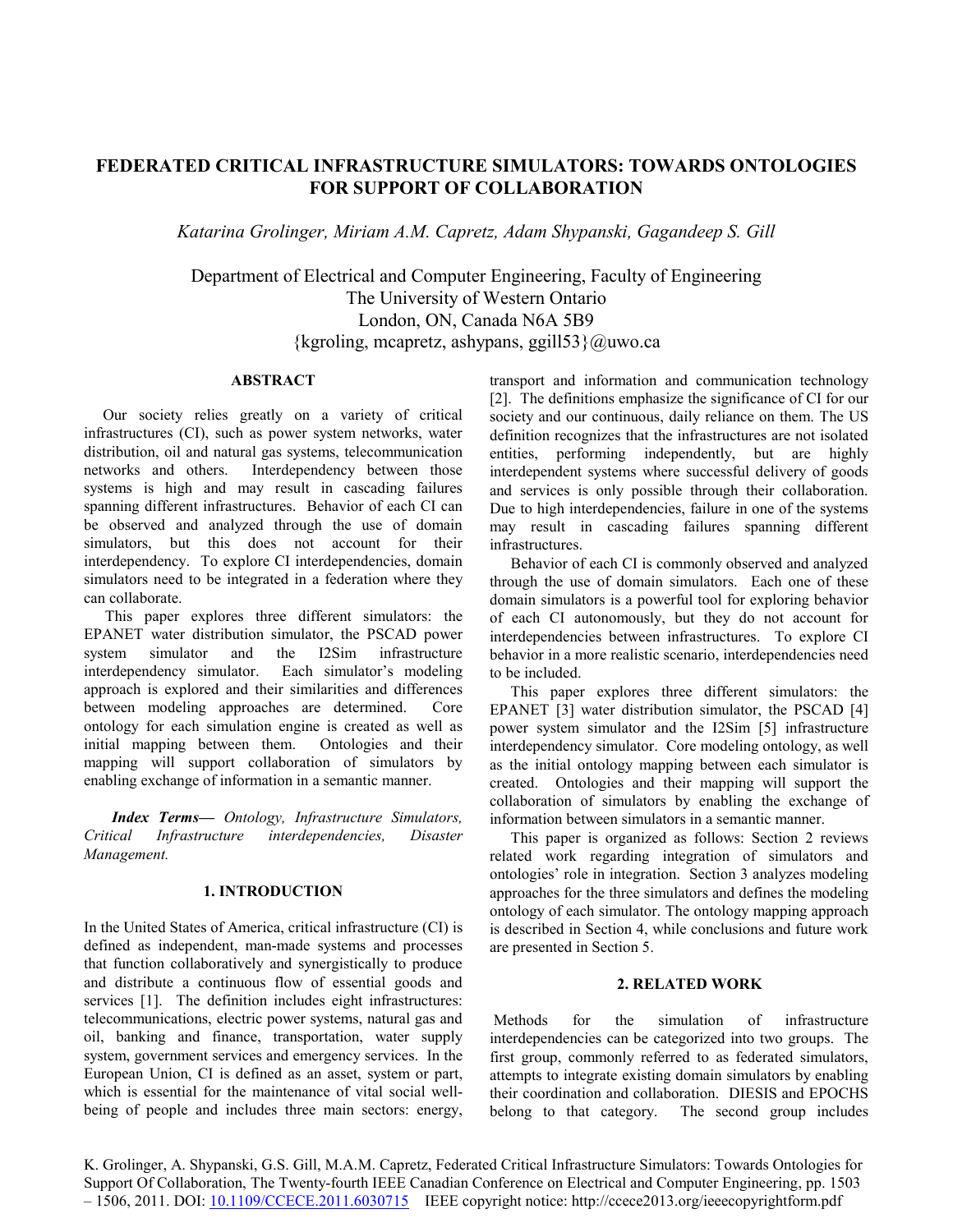simulation frameworks that enable the modeling of different infrastructures and their interdependencies. CIMS and I2Sim belong to this category.

The DIESIS project (Design of an Interoperable European federated Simulation network for critical InfraStructures) aims to establish a basis for the modeling and simulation of CI based upon open standards. Usov et al. [6] describe integration architecture including relations between simulation engines, DIESIS communication layer and ontology components. The DIESIS methodology uses the ontological framework to isolate the description layer from the technological simulator layer.

Hopkinson et al. [7] propose the use of the electric power and communication synchronizing simulator (EPOCHS). EPOCHS integrates the PSCAD/EMTDC electromagnetic transient simulator, the PSLF electromechanical transient simulator, and the Network Simulator 2 (NS2). Simulation engines are integrated using only their built-in application programming interfaces (APIs).

Dudenhoeffer et al. propose the CIMS framework for infrastructure interdependency modeling and analysis [8]. The CIMS framework is based on the agent model where an agent is an individual entity that possesses behavior rules, senses its environment, and acts upon the environment by modifying its internal state and/or the environment. Within the CIMS framework each network is modeled as a connected graph of nodes and edges which represent connections between the nodes. Nodes also represent interdependencies between CI.

Casalicchio et al. propose the CRESCO framework [9] that attempts to combine the two approaches: federated domain simulators and interdependency simulators. CRESCO attempts to integrate domain simulators by using an integration simulation framework. Two different complementary implementations are presented: FederatedABMS and CISIA. In FederatedABMS each agent models an infrastructure while interdependencies are represented by exchanges between agents. CISIA breaks the model into components that are characterized by their ability to perform a task. A single component commonly represent elements from different domain simulators.

The Infrastructure Interdependency Simulator (I2Sim) uses a cell-channel model to represent the physical elements of CI and their interdependencies [5]. It enables the modeling of interdependencies without modeling the details of involved entities.

## **3. SIMULATORS AND THEIR ONTOLOGIES**

In this work we explore three simulators, I2Sim, PSCAD and EPANET, focusing specifically on the modeling entities. Understanding how each simulator models the world is the starting point in creating ontologies for the integration of simulators.

## **3.1. I2Sim modeling ontology**

I2Sim uses a cell-channel model where cells, channels and tokens are the main modeling entities. Cells perform a function transforming inputs to outputs. Tokens are units transported from one cell to another, and include things such as electricity, gas and people. Channels are links between cells through which tokens may flow, such as pipes, wires and streets.

Figure 1 depicts the I2Sim modeling ontology. Any modeling element is a component. Components are further classified into categories: Cells, Controls and Channels. Even though tokens are significant elements in I2Sim, they are not included in this modeling ontology since they are not modeling entities, but are used to explain and quantify the flow through the system. Controls are often considered a special cell, but we have chosen to represent them as a separate category due to the specific function they perform. While cells transform inputs to outputs by applying some function, controls only change the direction of a token flow by either splitting the flow in two directions or more (distributors) or by merging the flow of several channels into one (aggregators). Cells are further classified into: source cells, production cells, storage and modifier cells. Each cell group performs a specific function. Channels include simple channels and delay channels.

The two entities that are not directly related to entity in the real world are the I2Sim Probes and the Visualization panels. I2Sim Probes are elements placed in the simulation model to measure the flow of tokens in channels or to measure the inputs and outputs of cells and controls. Visualization panels are entities used to visualize the output of I2Sim probes.

The bottom of the diagram in Figure 1 displays the common concepts that will serve as the upper level ontology for relating the three simulator models. Concepts include cells, controls, channels, meters and others. Cells, controls and channels, are entities directly related to real word, while the last two, meters and others, are entities that may exist only in the simulation model, but are significant in analyzing infrastructure behavior. To illustrate the relationship between the modeling ontologies of I2Sim, EPANET and PSCAD, the bottom part of the ontology diagram will contain the same components for the three simulators' ontologies.



Fig. 1. I2Sim modeling ontology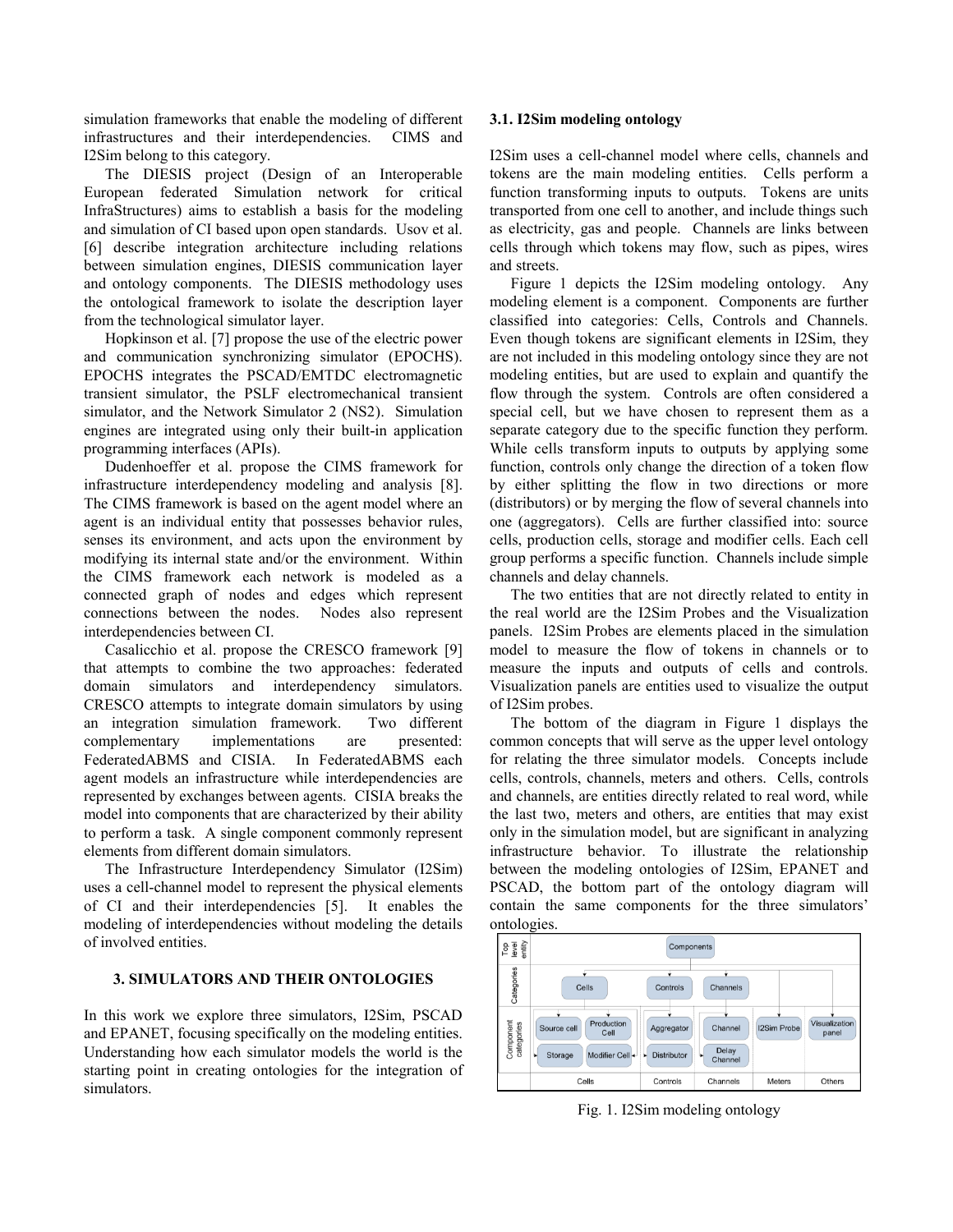## **3.2. EPANET modeling ontology**

Figure 2 illustrates the EPANET modeling ontology. In the category level there is significant similarity to the I2Sim modeling ontology. In EPANET nodes are entities that perform the transformation of inputs to outputs and include components such as reservoirs, tanks, junctions and controls. Nodes include two entities from the I2Sim model: cells and controls. EPANET links, since EPANET is water distribution simulator, transport water from one node to another and are simply a different term for channels from I2Sim.

Contrary to I2Sim, EPANET does not have specific entities to monitor the flow of tokens at individual points, instead the water flow in all nodes is automatically captured. The components that belong to the others category, such as labels, patterns and curves, are entities that simplify the water network modeling and add to its visualization.

### **3.3. PSCAD modeling ontology**

Figure 3 represents PSCAD modeling ontology. Unlike I2Sim and EPANET, PSCAD does not have a middle layer



Fig. 2. EPANET modeling ontology

to classify components into broader, generic categories. PSCAD starts from a variety of component categories specific for electrical distribution networks. Additionally, PSCAD has an additional layer for component subcategories, that neither I2Sim nor EPANET have, which represents a further specification for each component.

After analyzing the functionality of the PSCAD components, it is realized that they can clearly be grouped into the same component categories as I2Sim or EPANET: cells, channels, controls, meters and others (Fig. 3).

The cell category contains a wide variety of electric components that perform different functions. The channels category is made of components that transmit electricity: transmission lines and cables. Opposed to I2Sim which has only one measuring entity, the I2Sim Probe, and EPANET which does not have a specific measuring entity; PSCAD has very developed notion of meters. It offers a variety of meters for measurement of different properties of the electrical network distribution.

#### **4. ONTOLOGY MAPPING**

The three observed simulators have very different purposes and as such contain a variety of modeling entities that are domain specific. Therefore we cannot map all elements from one simulator to elements of another one. We have chosen to use an upper ontology that represents a generalized view of the three modeling ontologies. Concepts of each domain ontology are mapped to this upper ontology that acts as mediator. When illustrating the modeling ontologies of the three simulators in Section 3, the modeling entities were categorized into five categories: cells, controls, channels, meters and others to represent the relation between the three ontologies. This is shown at the bottom part of the diagrams in Figures 1, 2 and 3. Those entities become concepts of the upper ontology.



Fig. 3. PSCAD modeling ontology